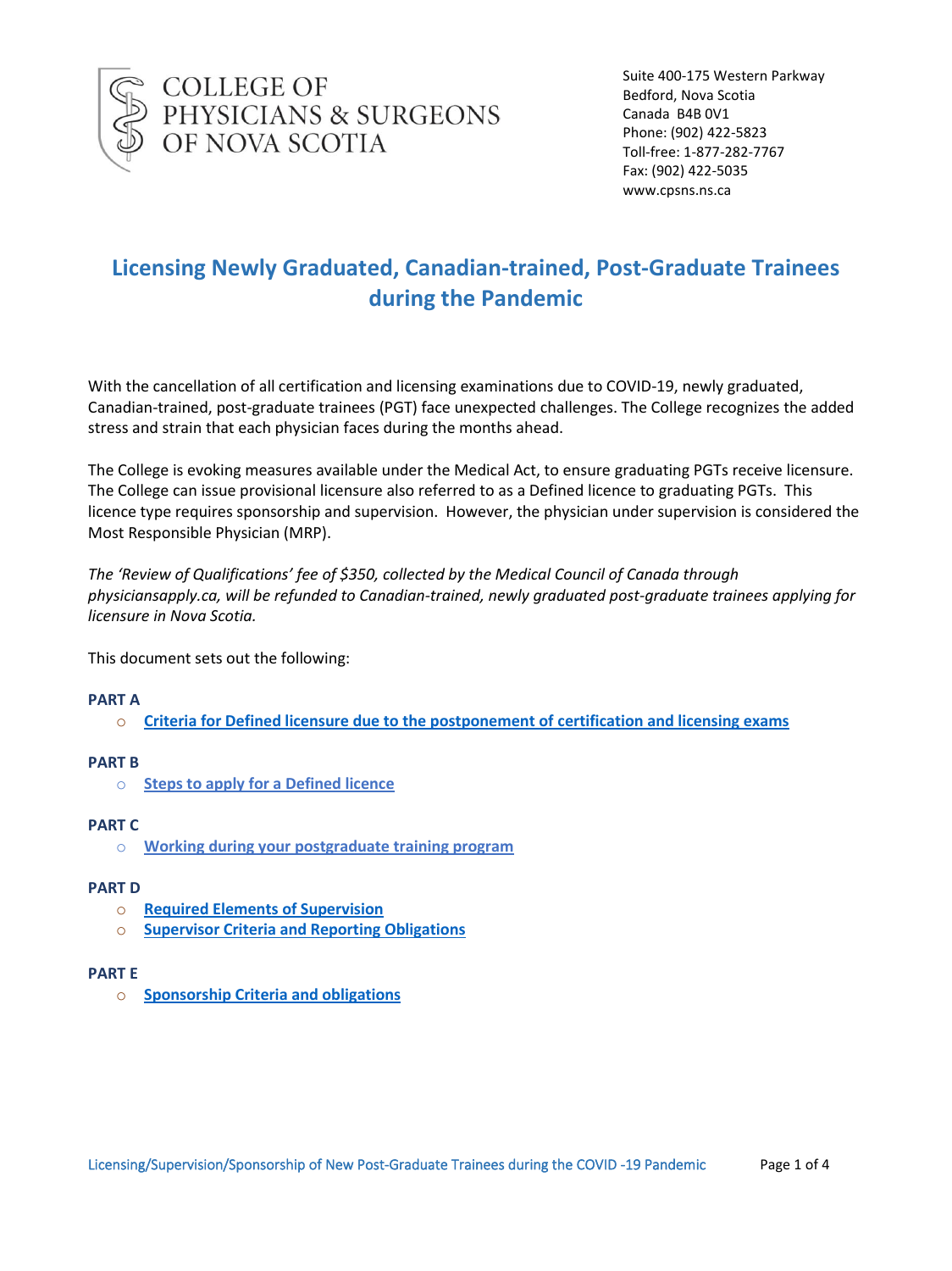# **PART A: CRITERIA**

:

**Criteria for Defined licensure for Canadian-trained, newly graduated PGT without the certification examination due to the COVID-19 pandemic:**

### <span id="page-1-0"></span>**Criteria for Defined licensure due to the postponement of certification and licensing exams**

- 1. Meet the following criteria for Defined licence in the [Medical Practitioner's](https://www.novascotia.ca/just/regulations/regs/medpractitioners.htm) Regulations:
	- a. Graduated from a Medical School in the World Directory of Medical Schools
	- b. Passed MCCQE1 and 2 (or eligible to challenge the MCCQE2 if previously not challenged or unsuccessful)\*
	- c. Have a MINC (Medical Identification Number for Canada)
	- d. Have demonstrated proficiency in English Language (applicants whose first and native language is English and Canadian-trained)
	- e. Are Canadian citizens or legally entitled to work in Canada
	- f. Have liability insurance (such as CMPA)
	- g. Participating satisfactorily in Continuing Professional Development
	- h. Have the character, capacity and competence to safely and ethically practise medicine noted through Certificates of Professional Conduct and references

*\*If you have not challenged the MCCQE2 exam you will be placed on Basic level supervision (no supervision fees). If you have failed the MCCQE2, you will be placed on Standard level supervision and will be required to pay supervision fees.*

- 2. Confirmation of recent completion of postgraduate training program within Canada
- 3. Confirmation of eligibility to challenge the next available certification examination (from the College of Family Physicians of Canada or the Royal College of Physicians and Surgeons of Canada)
- 4. Confirmation of LMCC or confirmation of eligibility and registration for the next available MCCQE2 examination
- 5. Confirmation of a sponsor and supervisor
- 6. Signed Licensing Agreement that indicates the physicians will:
	- a. Challenge the certification and/or licensing examination at the next available sitting
	- b. Must provide the College with confirmation of examination results as soon as they become available
	- c. If successful and fulfill all the criteria for a Full licence, will be converted to a Full licence
	- d. If unsuccessful in certification examination, will remain on Defined licence (with a maximum of 60 months from the issuance of initial Defined licence to completion of certification and/or licensing examinations. And, will be switched to Standard level supervision with ensuing fees in consultation with their supervisor at that time

## **PART B: APPLYING**

**Applying for Defined licensure for Canadian-trained, newly graduated PGT without the certification examination due to the COVID-19 pandemic:**

### **Steps to apply for a Defined licence**

1. Physicians must submit an application through physiciansapply.ca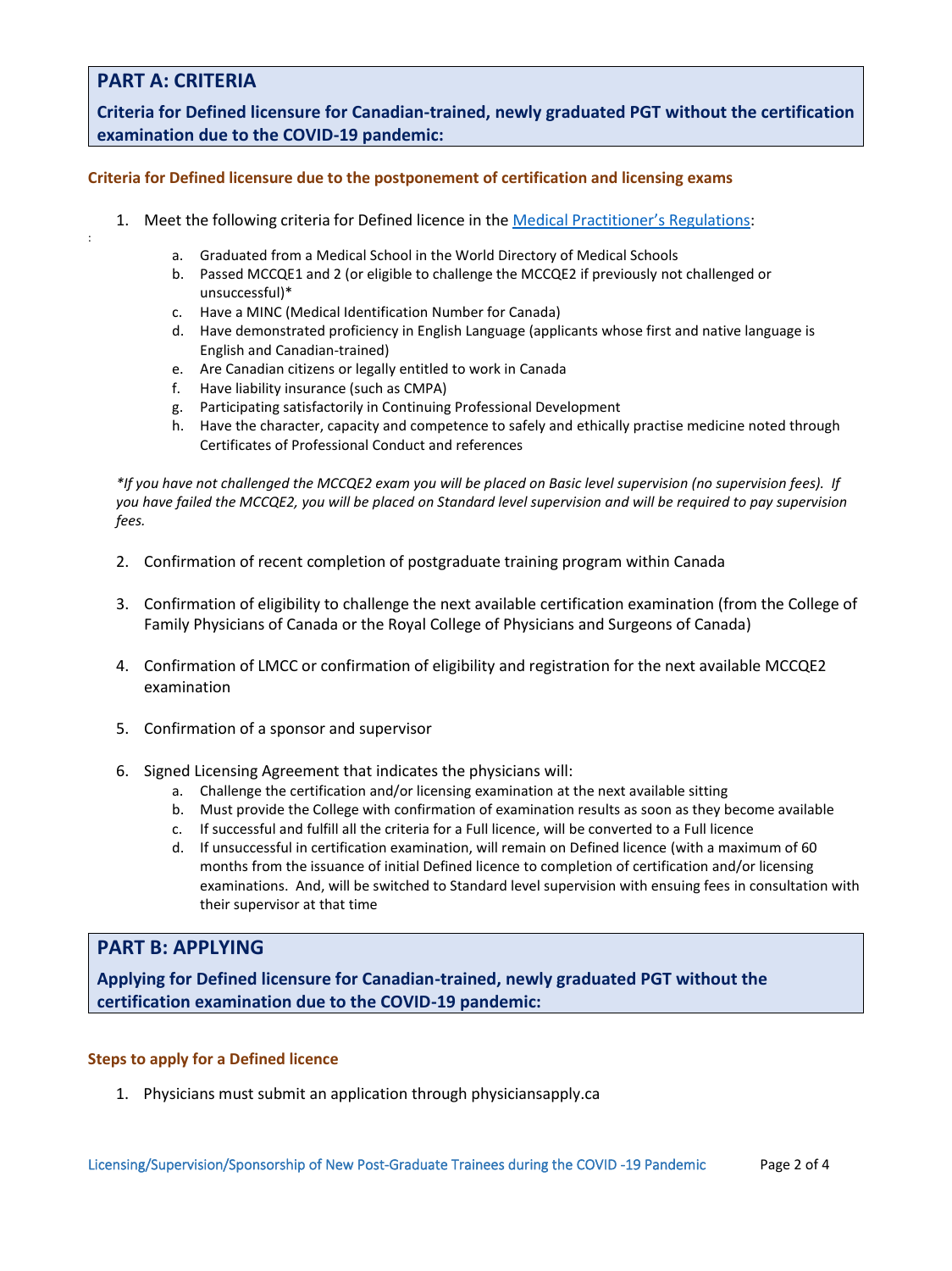- 2. Physicians will receive a 'welcome email' from the College confirming receipt of their licensure application, outlining next steps, and providing a username and password the College's application portal. Here physicians can review and track the status of their application.
- 3. Once a physician has submitted an application through physicianapply.ca, a College Registration Coordinator will be assigned to the physician's file. The Coordinator will liaise with the physician to provide a list of additional documentation requirements and to support the applicant through the process.
- 4. Please ensure you have submitted all documentation 2 weeks before your intended start date to ensure adequate processing time. Processing times are on average 4-6 weeks.

# **PART C: Obtaining an external moonlighting licence during your postgraduate training program:**

Physicians interested in practising during their postgraduate training program can apply for a postgraduate practising licence.

Click [here for more information.](https://cpsns.ns.ca/registration-licensing/post-graduate-medical-trainee/postgraduate-practising-licence/)

## **PART D:**

**Basic level Supervision requirements for Defined licensure for newly graduated, Canadian-trained PGT without the certification examination due to the COVID-19 pandemic:**

According to available data, 90% of Canadian PGTs pass their certification examinations on their first attempt. Given the need for medical staff during the pandemic, only short-term supervision of these graduating PGT-Defined licensees is required. It is reasonable to implement **Basic supervision**.

It is the Defined licence physician's responsibility to only practice within a scope for which they are appropriately trained and currently competent

Basic level Supervision fees will be waived for the first 6 months of licensure or longer if examination schedules are further postponed.

If you have failed the MCCQE2, you will be placed on standard level supervision (see [General Guidelines for](https://cpsns.ns.ca/wp-content/uploads/2017/10/General-Guidelines-for-College-Directed-Clinical-Supervision.pdf)  [College-directed Clinical Supervision](https://cpsns.ns.ca/wp-content/uploads/2017/10/General-Guidelines-for-College-Directed-Clinical-Supervision.pdf) and [Supervision Levels for Defined Licensees\)](https://cpsns.ns.ca/wp-content/uploads/2019/10/Supervision-Levels-for-Defined-Licensees-May-5-2017.pdf) and the resultant supervision fees will apply. The following criteria and obligations only apply to basic level supervision.

# <span id="page-2-0"></span>**Supervisor Criteria and Reporting Obligations for Basic level supervision**

### **A supervisor of a Defined licence holder must meet all the following criteria:**

- 1. They must hold 1 of the following licences Full licence, Academic licence, or Defined licence no longer requiring supervision (on sponsor-only oversight)
- 2. They must be engaged in the same scope of practice similar to supervised licensee
- 3. They must practise medicine in the same geographic area as the supervised licensee unless approved by the Registrar
- 4. They must have a registration and complaints history acceptable to the College
- 5. They must be approved by the Registrar